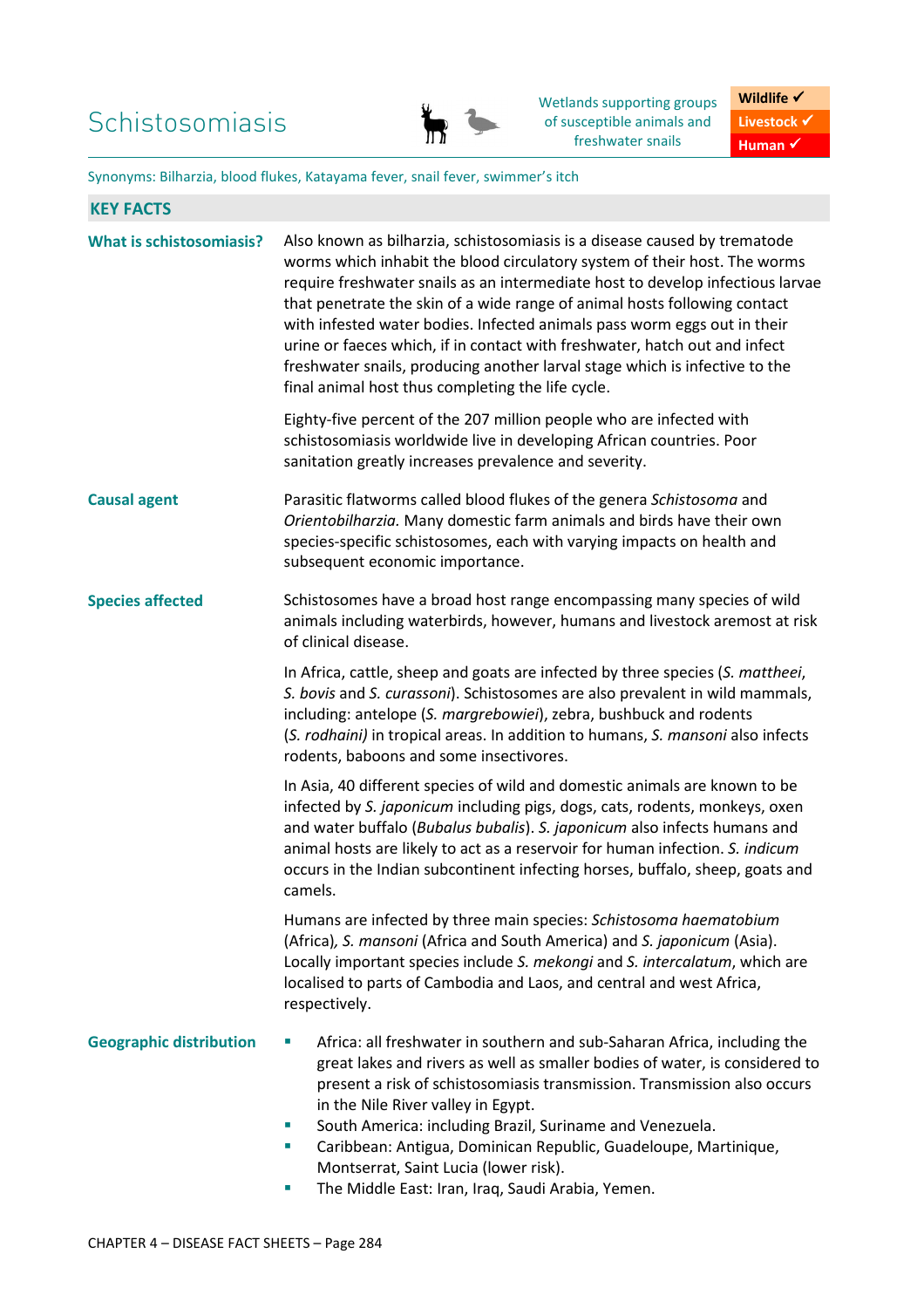|                                                                     | Southern China.<br>×.<br>South East Asia: Philippines, Laos, Cambodia, central Indonesia, Mekong<br>u,<br>delta.                                                                                                                                                                                                                                                                                                                                                                                         |  |  |  |
|---------------------------------------------------------------------|----------------------------------------------------------------------------------------------------------------------------------------------------------------------------------------------------------------------------------------------------------------------------------------------------------------------------------------------------------------------------------------------------------------------------------------------------------------------------------------------------------|--|--|--|
| <b>Environment</b>                                                  | Freshwater, particularly associated with irrigation schemes, reservoirs and<br>water holes. Parasite distribution is dependent on habitats suitable for the<br>snail intermediate host which range from still to slow-moving water.                                                                                                                                                                                                                                                                      |  |  |  |
| <b>TRANSMISSION AND SPREAD</b>                                      |                                                                                                                                                                                                                                                                                                                                                                                                                                                                                                          |  |  |  |
| Vector(s)                                                           | Intermediate hosts include freshwater snails mainly of the genera Bulinus,<br>Biomphalaria and Oncomelania.                                                                                                                                                                                                                                                                                                                                                                                              |  |  |  |
| <b>How is the disease</b><br>transmitted to animals?                | Eggs laid by mature flukes in the blood vessels surrounding the gut and the<br>bladder of the host are eventually passed in faeces and urine. When the eggs<br>reach freshwater they hatch into infectious free-living miracidia and infect<br>only suitable snail vectors. Within the snail, the parasite propogates by<br>asexual reproduction and several thousand free-swimming larvae, known as<br>cercariaeare, are released and remain infectious to the final animal host for<br>up to 48 hours. |  |  |  |
| <b>How does the disease</b><br>spread between groups of<br>animals? | Eggs shed in the faeces and urine of infected animals and humans<br>contaminate water sources inhabited by snail intermediate hosts, which in<br>turn are shared by different animal groups. Risk of infection is exacerbated<br>by increased host density and by the wide definitive host range of<br>schistosome species. As an example, hosts of S. japonicum in Asia include<br>dogs, cats, rodents, pigs, horse, goats, water buffalo, cattle and humans.                                           |  |  |  |
| <b>How is the disease</b><br>transmitted to humans?                 | In contaminated freshwater bodies, infective schistosome cercariae<br>penetrate the skin. Schistosome infections are maintained by a range of<br>mammals, however, field transmission is increased when water sources such<br>as dams and irrigation ditches are shared with infected human populations<br>(e.g. S. mansoni in Africa). Herein lies the potential for a human settlement<br>with poor sanitation to significantly impact on the health of surrounding<br>livestock and wildlife.         |  |  |  |
|                                                                     | Human population displacement and refugee movements can introduce the<br>disease to new areas (e.g. Somalia and Djibouti).                                                                                                                                                                                                                                                                                                                                                                               |  |  |  |
|                                                                     | Schistosomes which only infect domesticated ruminants (e.g. S. mattheei, S.<br>bovis, S. curassoni) or waterbirds (e.g. Heterobilharzia americana,<br>Orientobilharzia turkestanica, and O. turkenstanicum) may be present in<br>water bodies near human settlements. The infective cercariae of these non-<br>human species can penetrate the skin of humans but rarely develop further.<br>A condition known as 'swimmer's itch' may develop from these infections.                                    |  |  |  |
| <b>IDENTIFICATION AND RESPONSE</b>                                  |                                                                                                                                                                                                                                                                                                                                                                                                                                                                                                          |  |  |  |
| <b>Field signs</b>                                                  | In ruminants symptoms may include haemorrhagic enteritis, anaemia and                                                                                                                                                                                                                                                                                                                                                                                                                                    |  |  |  |

emaciation due to mechanical damage of blood vessels by the spiked eggs of schistosomes. Severely affected animals usually die within a month or two of infection. Older cattle may develop immunity in areas where the disease is endemic.

In humans, there are no symptoms when first infected. Skin irritation or a rash may develop after a few days. After 1-2 months, fever, chills, cough and muscle aches may occur. Intestinal schistosomiasis can result in abdominal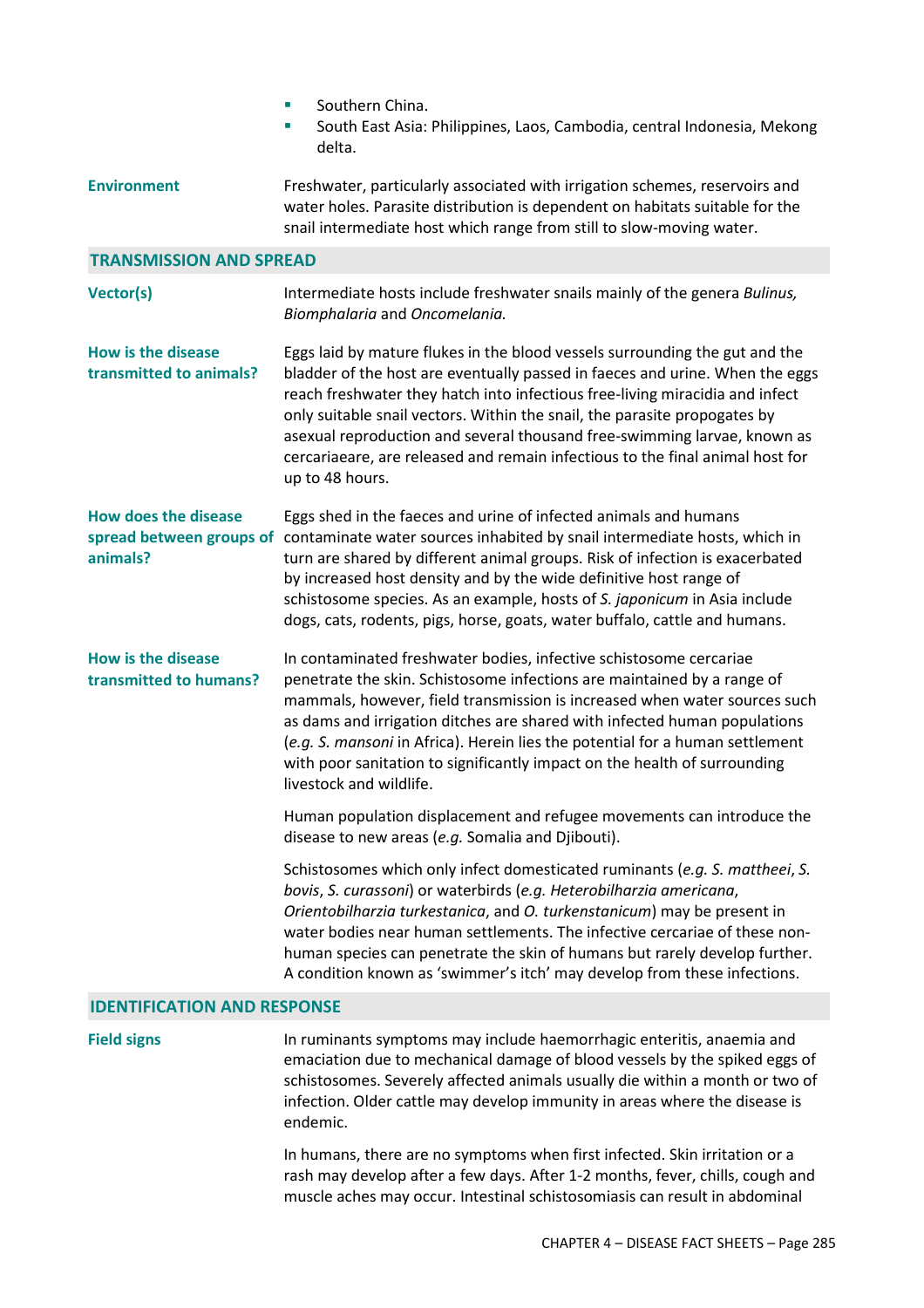pain, diahorroea and blood in the stool. Urogenital schistosomiasis is associated with blood in the urine. The infectious larval stages of some 'animal' *Schistosoma spp*. in either tropical or temperate countries may penetrate the skin of humans and cause an allergic reaction known as 'swimmers itch'. 'Swimmers itch' may develop in approximately one third of those infected, however, the larval worms die in the skin and cannot migrate or mature in infected humans. **Recommended action if suspected**  Contact and seek assistance from human and animal health professionals immediately if there is suspected infection in people and/or livestock. The disease is not notifiable. **Diagnosis** Diagnosis is based on identification of characteristic schistosome eggs by microscopic examination of faeces and urine samples, or biopsy specimens. Serological tests may be sensitive and specific but do not provide information about the size of worm burden or clinical status.

#### **PREVENTION AND CONTROL IN WETLANDS**

**Environment** Adult schistosomes have a high degree of fecundity as the infective cercariae are sensitive to dessication and have an average life span of 48 hours. In areas where mammalian host density is low, this high fecundity enables the parasite to maintain a low level population without causing disease in humans or livestock. In environments where water sources supporting populations of susceptible snails are contaminated with high levels of infected human and livestock excreta, rates of transmission will also rise along with the probability and severity of disease.

> Control measures should therefore focus on **preventing contamination of water sources** through improved sanitation, as well as public health education, large scale medical treatment of infected individuals [**► Humans**], ring-fencing contaminated water bodies and reducing snail populations.

#### **Reduce snail populations**

#### ► **Section 3.4.3. Vector control - snail control**

Strategies should be implemented with specific knowledge of the ecology of the causative snail. Water impoundments of all shapes and sizes (*e.g.* irrigation systems, lakes and dams) provide fertile breeding grounds and good habitat for freshwater snails and encourage close and frequent contact between people and infected water. The following habitat alterations may help reduce snail populations.

Alter flow rate and water levels to disturb snail habitats and their food sources:

- Include V-shaped banks in irrigation channels.
- Remove vegetation/silt in channels to avoid a drop in velocity which may lead to further vegetation growth and good habitat for snails. Note that personnel involved in the manual removal of vegetation are increasing their exposure to snails. Frequent removal may be needed.
- **Filth** Flow rate should only be addressed with knowledge of the ecology of the snail in question *e.g.* for *Biomphalaria* and *Bulinus* flows greater than 0.3 m/sec would suffice but most snails can withstand flows up to 0.5 m/sec.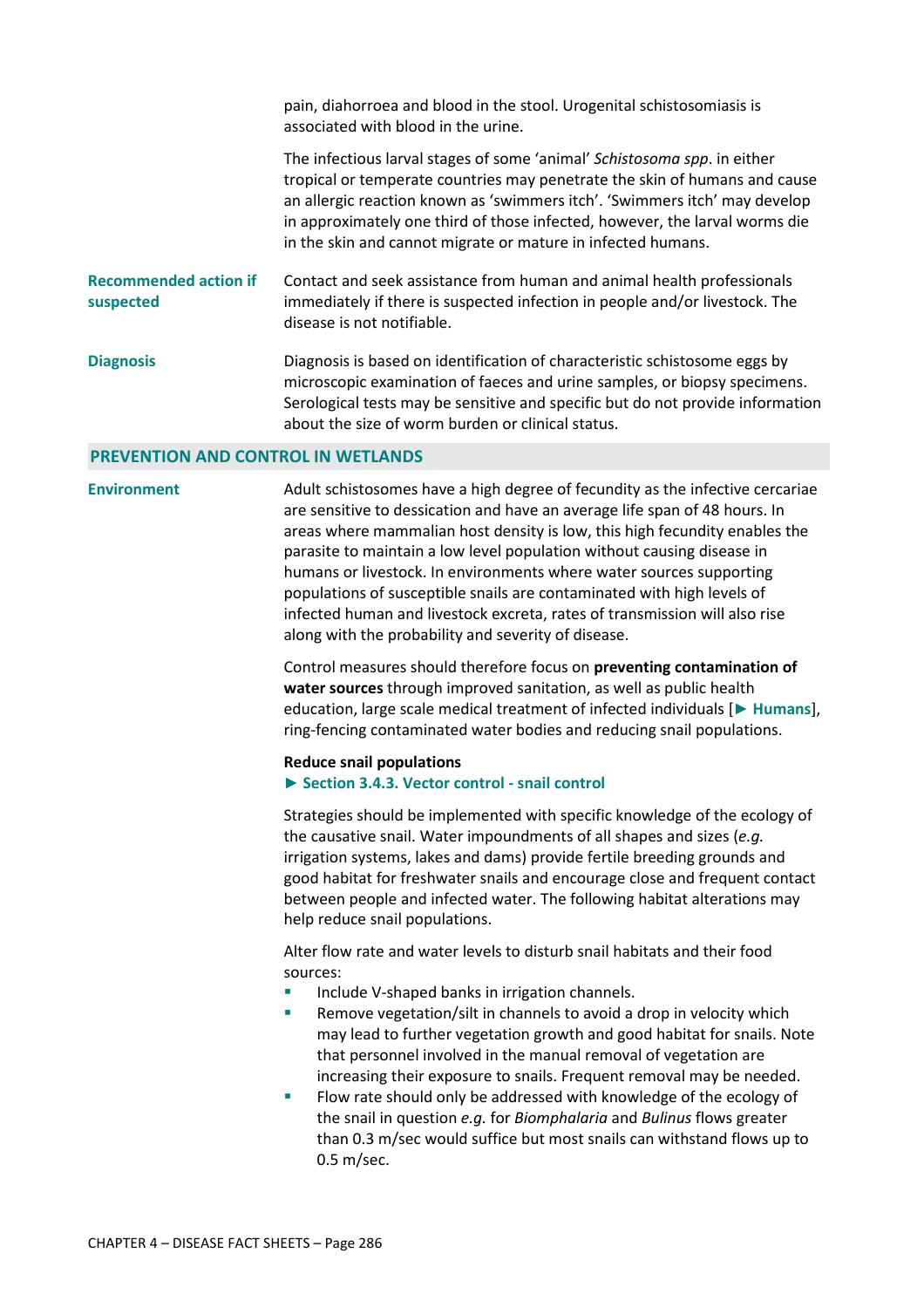Borrow-pits, small pools and ponds serving no special purpose (for humans, wildlife or livestock) may be drained to eliminate breeding sites.

## **Expose snail habitat:**

- Remove littoral vegetation from the sides of canals feeding irrigation projects to expose snail habitat. Heavy rain can also cause removal.
- **Thought should be given to downstream conditions and the potential** for the liberated snails to recolonise new habitat.
- Where possible dry out littoral zones to strand snail populations, however take into account the specific ecology and the resilience of the target species.

### **Chemical control:**

 Use of molluscicides may cause environmental damage and should be avoided. Use should be targeted rather than wide-spread. Applications are usually restricted to places frequently used by people for swimming, bathing *etc.*

**Biological control** of intermediate snail hosts using larger, more voracious aquatic snails which do not harbour schistosome infection and out-compete local snails, has also been successful but should only be used after expert consultation due to their effects on local biodiversity.

**Livestock** Prevention of contamination of wetland habitat with livestock excreta should be the main priority. This is especially important for schistosome species such as *S. japonicum* which parasitises wild animal, livestock and human hosts.

> To reduce the risk of infection, **susceptible livestock should be removed** from wetlands and replaced with non-susceptible species (or by farm machinery if the purpose of livestock is mechanical management).

**Agricultural run-off** must be prevented from contaminating water bodies.

Infected and susceptible livestock should be treated with **flukicides** such as praziquantel. However, re-infection may occur quickly if the source of contamination is left uncontrolled.

**Wildlife High density populations of susceptible wildlife** increase the potential for disease transmission. Interaction between livestock and wildlife should be prevented wherever possible and **supplementary feeding** of wild animals close to water sources should also be avoided.

## **Humans** The following practices may help reduce the likelihood of infection in humans:

- Avoiding contact with snail-infested waters and using water supplied from covered pipes or pit-wells.
- Avoiding swimming, wading, washing or bathing in water suspected of infestation. It is safest to consider all freshwater bodies in endemic areas as potential transmission sites if sites are otherwise unidentified.
- **For agricultural workers at constant risk of infection, periodic** examination and treatment may be the most feasible approach to disease control.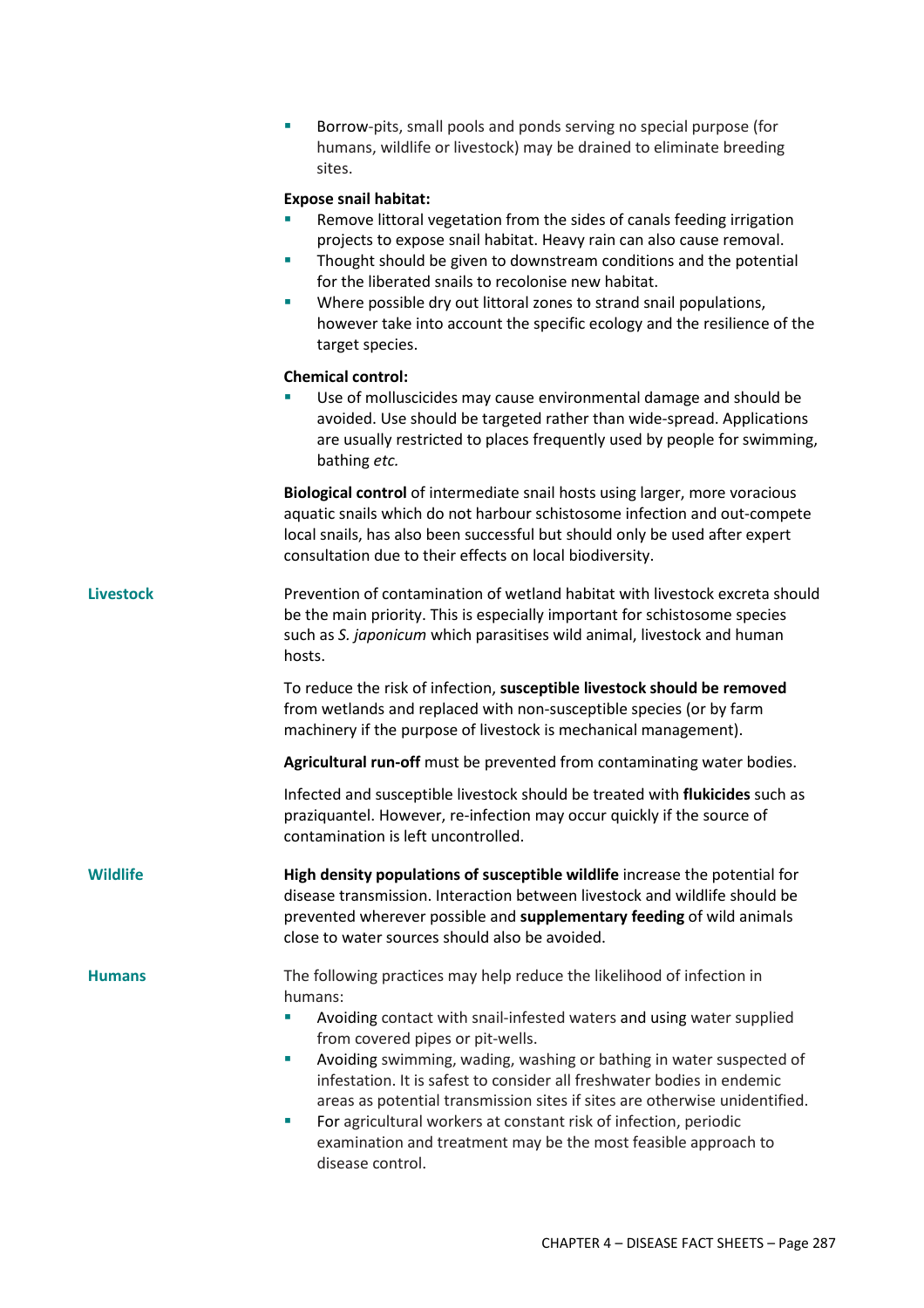| Ensuring good sanitary practices. A clean water supply and improved |
|---------------------------------------------------------------------|
| sanitation (including for people onboard boats) must be provided to |
| stop human excrement entering wetlands.                             |

### **Treat infected individuals**

Anthelmintics such as praziquantel and oxamniquine (for *S. mansoni*) are effective treatments for schistosomiasis. If the local economic situation allows, consider mass treatment programmes for non-infected individuals following episodes of flooding. It is important that anthelmintic treatment be applied in conjunction with sanitation improvements to prevent widespread re-infection and subsequent cycles of treatment/re-infection thus increasing the potential for drug resistance to develop. Schistosomes contain crossreacting antigens and vaccine development programmes are currently in progress. Frequent exposure of humans to schistosomes of domesticated animals can impart a degree of immunity to disease-causing species.

#### **Public health education**

Many countries and regions may lack funds for public education especially to isolated human settlements. However, an informed public are able to make personal decisions over their contact and use of standing water and thus reduce the risk of infection to themselves and their livestock.

| <b>IMPORTANCE</b>          |                                                                                                                                                                                                                                                                                                                                                                                                                                                                                                                                                                                              |
|----------------------------|----------------------------------------------------------------------------------------------------------------------------------------------------------------------------------------------------------------------------------------------------------------------------------------------------------------------------------------------------------------------------------------------------------------------------------------------------------------------------------------------------------------------------------------------------------------------------------------------|
| <b>Effect on wildlife</b>  | In general this disease has a subclinical impact on wildlife. Problems may<br>arise in areas where wildlife mixes with high density livestock and/or human<br>populations.                                                                                                                                                                                                                                                                                                                                                                                                                   |
| <b>Effect on livestock</b> | An estimated 165 million animals are infected in Africa and Asia. In these<br>regions most infections are subclinical but, depending on the schistosome<br>species, can still cause serious morbidity and mortality (e.g. S. japonicum in<br>Asian cattle and goats). Economic importance                                                                                                                                                                                                                                                                                                    |
| <b>Effect on humans</b>    | Because of considerable economic and health impacts, schistosomiasis is<br>considered the second most important parasitic disease after malaria.<br>Worldwide, 207 million people are infected with schistosomiasis and it is<br>especially important because of its prevalence in children and capacity to<br>hinder growth and learning. Chronic schistosomiasis is debilitating and can<br>affect people's abilty to work. In sub-Saharan Africa over 200,000 people die<br>of the disease every year. $\blacktriangleright$ Economic importance                                          |
| <b>Economic importance</b> | Farmers suffer significant economic losses due to schistosome burdens in<br>livestock, productivity is reduced whilst susceptibilty to other environmental<br>stresses is increased (particularly S. bovis in African cattle and S. mattheei in<br>sheep). Similarly, schistosomiasis impacts on economic development in<br>developing countries by reducing the productivity of human workforces.<br>Eradication programmes including widespread administration of praziquantel<br>and implementation of improved sanitation are costly and beyond the means<br>of many developing nations. |